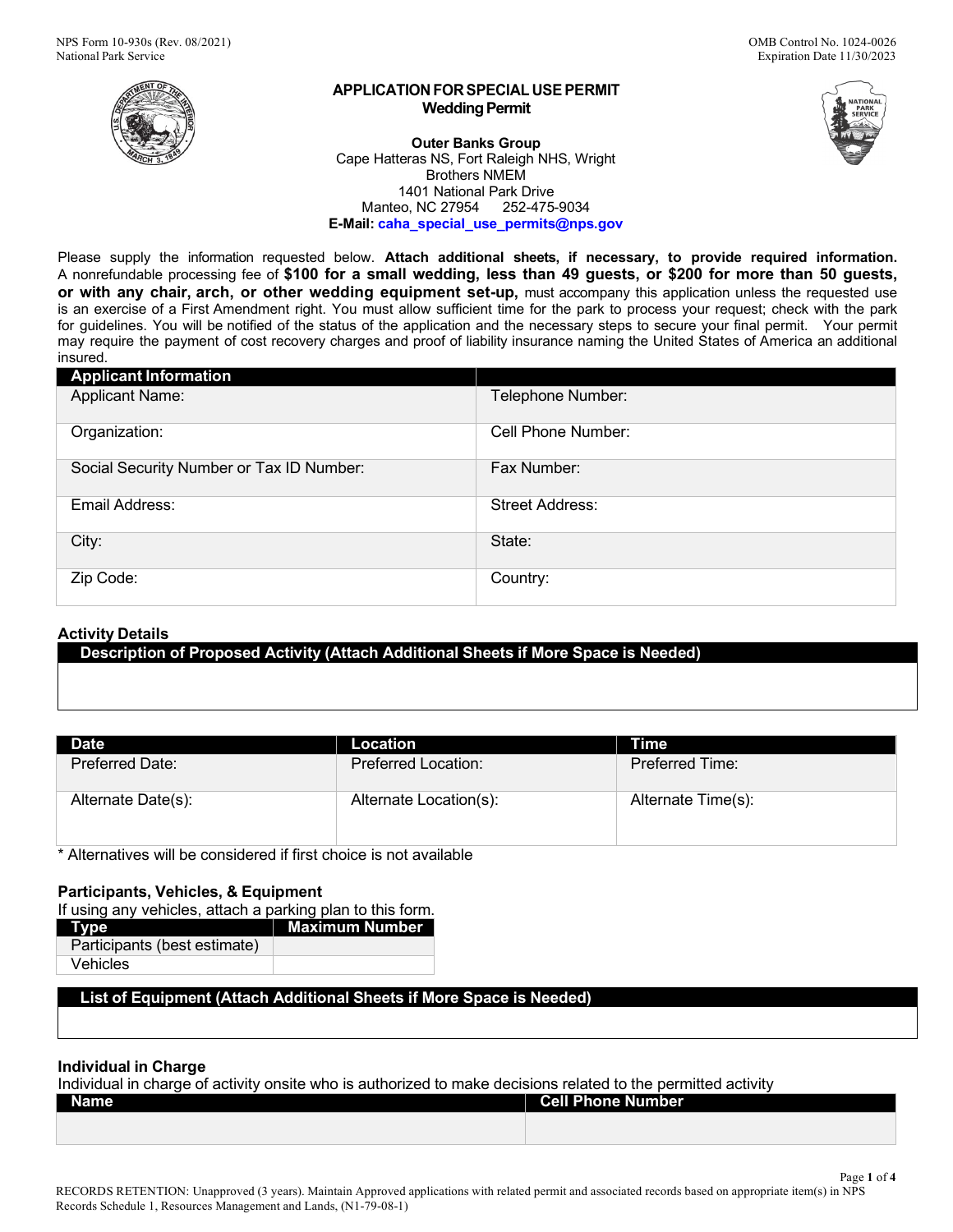**Activity Questions** Is this an exercise of First Amendment Rights?

Have you visited the requested area? Yes No Yes No Yes No Yes No Yes No Yes No Yes No Yes No Yes No Yes No Yes



The applicant by his or her signature certifies that all the information given is complete and correct, and that no false or *misleading information or false statements have been given.*

| <b>Name</b>      |  |
|------------------|--|
| Title            |  |
| <b>Signature</b> |  |
| <b>Date</b>      |  |

# **NOTICES**

This is an application *only* and does not serve as permission to conduct any special activity in the park. The information provided will be used to determine whether a permit will be issued. **Send the completed application t[o caha\\_special\\_use\\_permits@nps.gov](mailto:caha_special_use_permits@nps.gov)**. If your request is approved, a permit containing applicable terms and conditions will be sent you. The permit must be signed by the responsible person and returned to the park for final approval by the Park Superintendent before the permitted activity may begin.

### **Customers Making Payment by Personal Check**

When you provide a check as payment, you authorize us either to use information from your check to make a one-time electronic fund transfer from your account or to process the payment as a check transaction. When we use information from your check to make an electronic fund transfer, funds may be withdrawn from your account as soon as the same day we receive your payment, and you will not receive your check back from your financial institution.

#### **Privacy Act Statement**

**Authority:** The authority to collect information on the attached form is derived from 54 U.S.C. 100101.

**Purpose:** The purposes of the system are (1) to provide a park superintendent with information to approve or deny requests for activities that provide a benefit to an individual, group or organization, rather than the public at large; and (2) to assist park staff to manage the activity to ensure that the permitted activity does not interfere with the enjoyment of the park by visitors and that the natural and cultural resources of the park are protected.

**Routine Uses:** In addition to those disclosures generally permitted under 5 U.S.C.552a(b) of the Privacy Act, records or information contained in this system may be disclosed outside the National Park Service as a routine use pursuant to 5 U.S.C. 552a(b)(3) to other Federal, State, territorial, local, tribal, or foreign agencies and other authorized organizations and individuals based on an authorized routine use when the disclosure is compatible with the purpose for which the records were compiled as described under the system of records notice for this system.

**Disclosure:** Voluntary, however, failure to provide the requested information may impede individual from obtaining a permit from the National Park Service.

**Information Regarding Disclosure of Your Social Security Number Under Public Law 93-579 Section 7(b):** Your Social Security Number (SSN) is needed to identify records unique to you. Applicants are required to provide their social security or taxpayer identification number for activities subject to collection of fees and charges by the National Park Service. Failure to disclose your SSN may prevent or delay the processing of your application. The authority for soliciting your SSN is 54 U.S.C.103104. The information gathered through the use of the SSN will be used only as necessary for processing this application and collecting and reporting any delinquent financial obligations. Use of the social security number will be carried out in accordance with established regulations and published notices of system of records.

#### **Paperwork Reduction Act Statement**

We are collecting this information subject to the Paperwork Reduction Act (44 U.S.C. 3501) to provide the park managers the information needed to decide whether or not to allow the requested use. All applicable parts of the form must be completed in order for your request to be considered. You are not required to respond to this or any other Federal agency-sponsored information collection unless it displays a currently valid OMB control number.